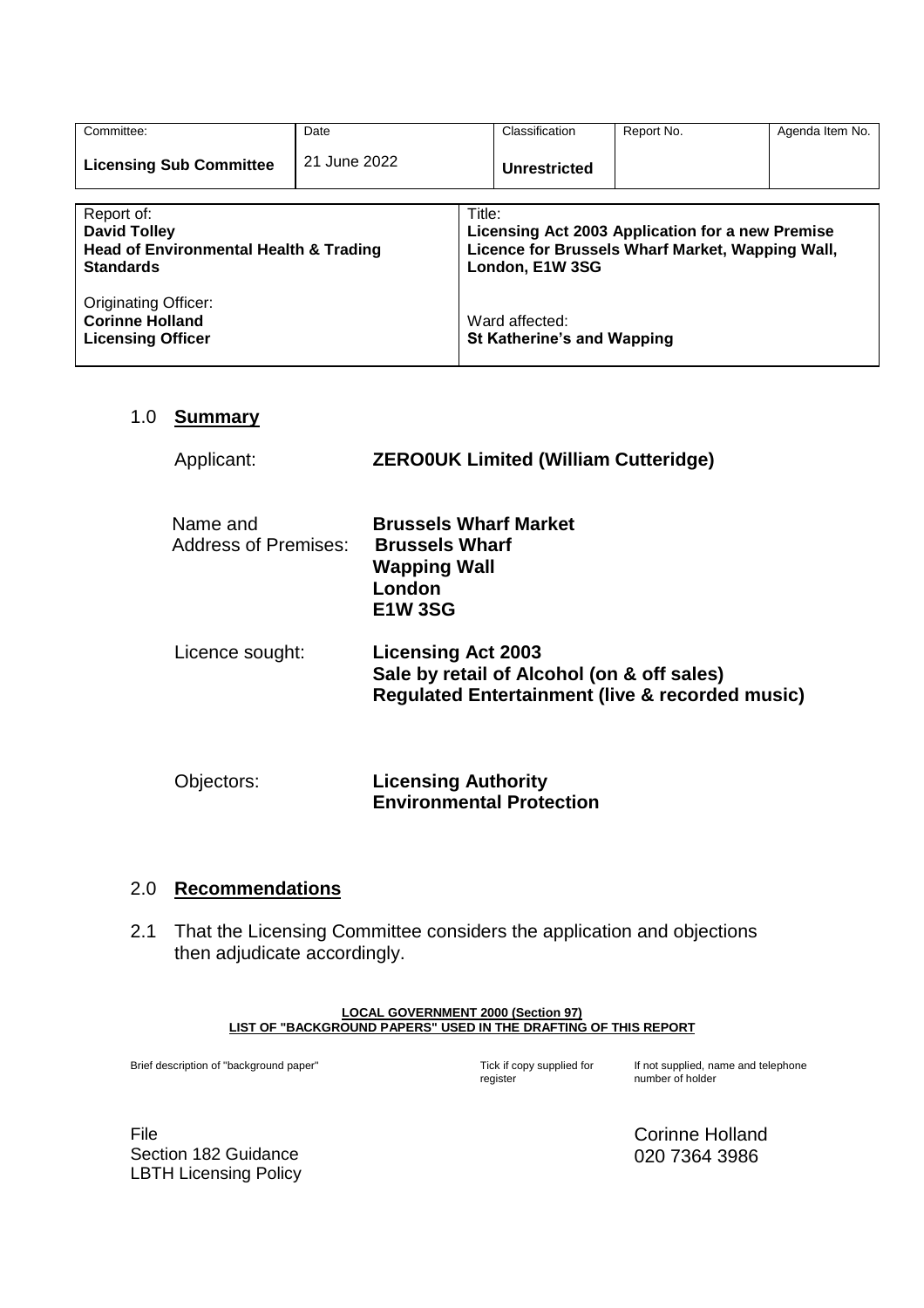### 3.0 **Background**

- 3.1 This is an application for a new Premise Licence for Brussels Wharf Market, Brussels Wharf, Wapping Wall, London, E1W 3SG.
- 3.2 The applicant has described the premises as: A public park used weekly for the purposes of a community market including the sale of alcohol and live music.
- 3.3 A copy of the application is shown in **Appendix 1**.
- 3.4 The hours applied for are as follows:

**Sale of Alcohol (on & off sales)** Saturday 10:00 hours – 17:00 hours

**Regulated Entertainment in the form of live & recorded music (outdoors)** Saturday 10:00 hours – 17:00 hours

### **Opening times**

.

Saturday 10:00 hours – 17:00 hours

### 4.0 **Location and Nature of the premises**

- 4.1 The site plan of the venue is included as **Appendix 2**.
- 4.2 Maps showing the vicinity are included as **Appendix 3.**
- 4.3 Photographs of the premises are included in **Appendix 4**.
- 4.4 Details of other licensed venues in the immediate vicinity are included as **Appendix 5.**

### 5.0 **Licensing Policy and Government Advice**

- 5.1 The Council has adopted a licensing policy and this is available from the Licensing Section, and at the hearing. The revised policy came into effect on 1<sup>st</sup> November 2018.
- 5.2 Relevant Sections of the policy are brought to the attention of Members within the Licensing Officers report.
- 5.3 The Home Secretary has issued Guidance under Section 182 of the Licensing Act 2003. This is available on the Government's website, [www.homeoffice.gov.uk.](http://www.culture.gov.uk/) It was last revised in April 2018.
- 5.4 Relevant Sections of this advice are brought to Members attention within the Licensing Officers report. Members should note however, than in some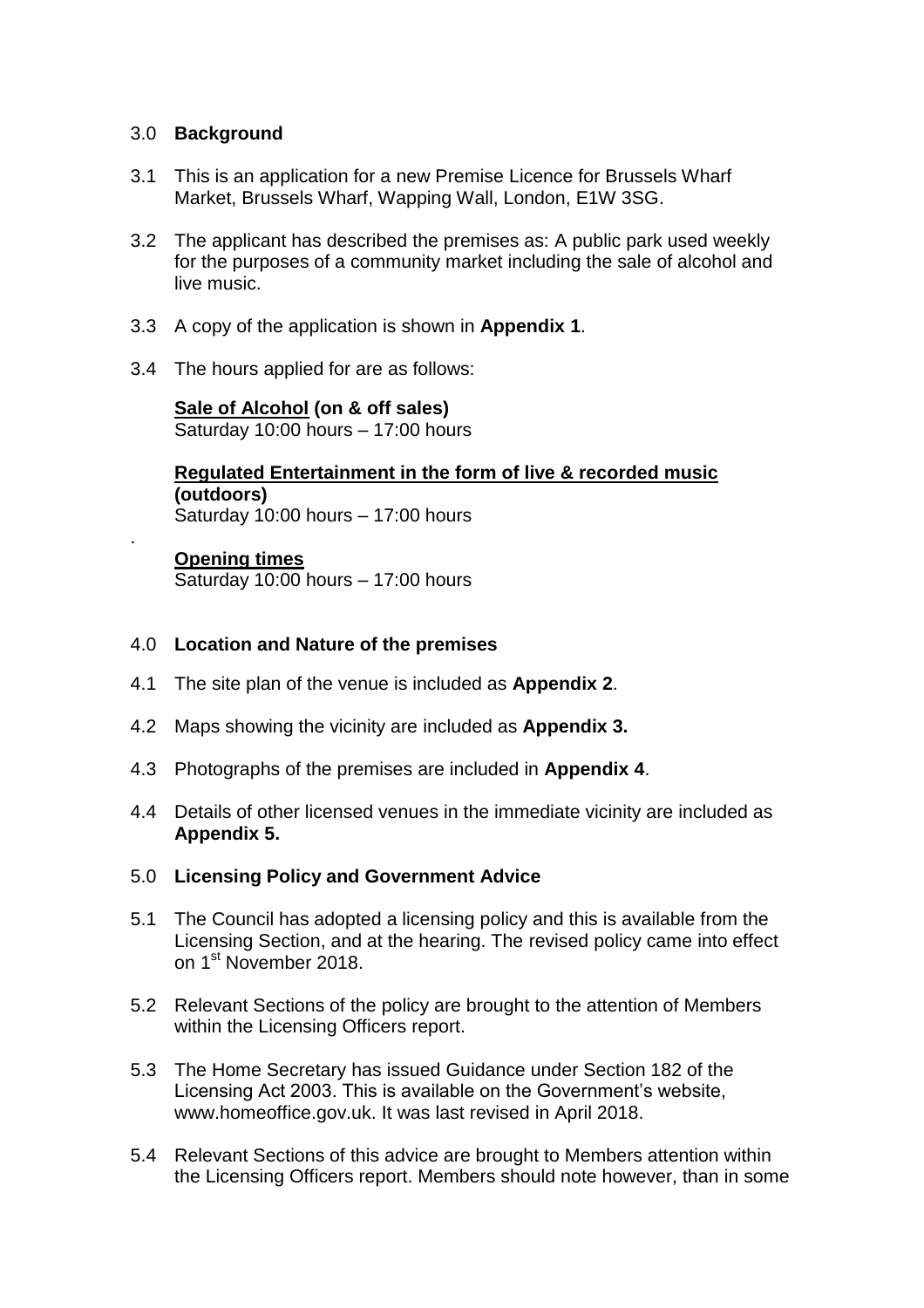areas Tower Hamlets, after a proper consideration of local circumstances, has not followed the Government's advice, or has developed it further.

#### 6.0 **Representations**

- 6.1 All representations have to meet basic legal and administrative requirements. If they fail to do so they cannot be accepted. When rejected the person sending in the representation must be written to, and an explanation for rejection given in writing.
- 6.2 A responsible authority or other person can make a representation. There are two tests for other persons and only one for a responsible authority. The two tests are contained in Section 18 of the Act.
- 6.3 All representations must be "about the likely effect of the grant of the premises licence on the promotion of the licensing objectives." Likely means something that will probably happen, i.e. on balance more likely than not.
- 6.4 Representations by responsible authorities do not have to meet the second test of not being vexatious and frivolous. Other persons have to meet this test.
- 6.5 The Home Office recommends that in borderline cases, the benefit of the doubt should be given to the interested party making the representation.
- 6.6 Section 182 Advice by the Home Office concerning relevant, vexatious and frivolous representations is attached as **Appendix 6**.
- 6.7 All the representations in this report have been considered by the relevant officer (Team Leader Licensing & Safety) and determined to have met the requirements of the Licensing Act 2003.
- 6.8 This hearing is required by the Licensing Act 2003, because relevant representations have been made by the following.
	- Licensing Authority **– Appendix 7**
	- Environmental Protection **– Appendix 8**
	- Applicants' response to Environmental Protections representation Noise management plan – **Appendix 9**
- 6.9 All of the responsible authorities have been consulted about this application. They are as follows:
	- The Licensing Authority
	- The Metropolitan Police
	- The LFEPA (the London Fire and Emergency Planning Authority).
	- Planning
	- Health and Safety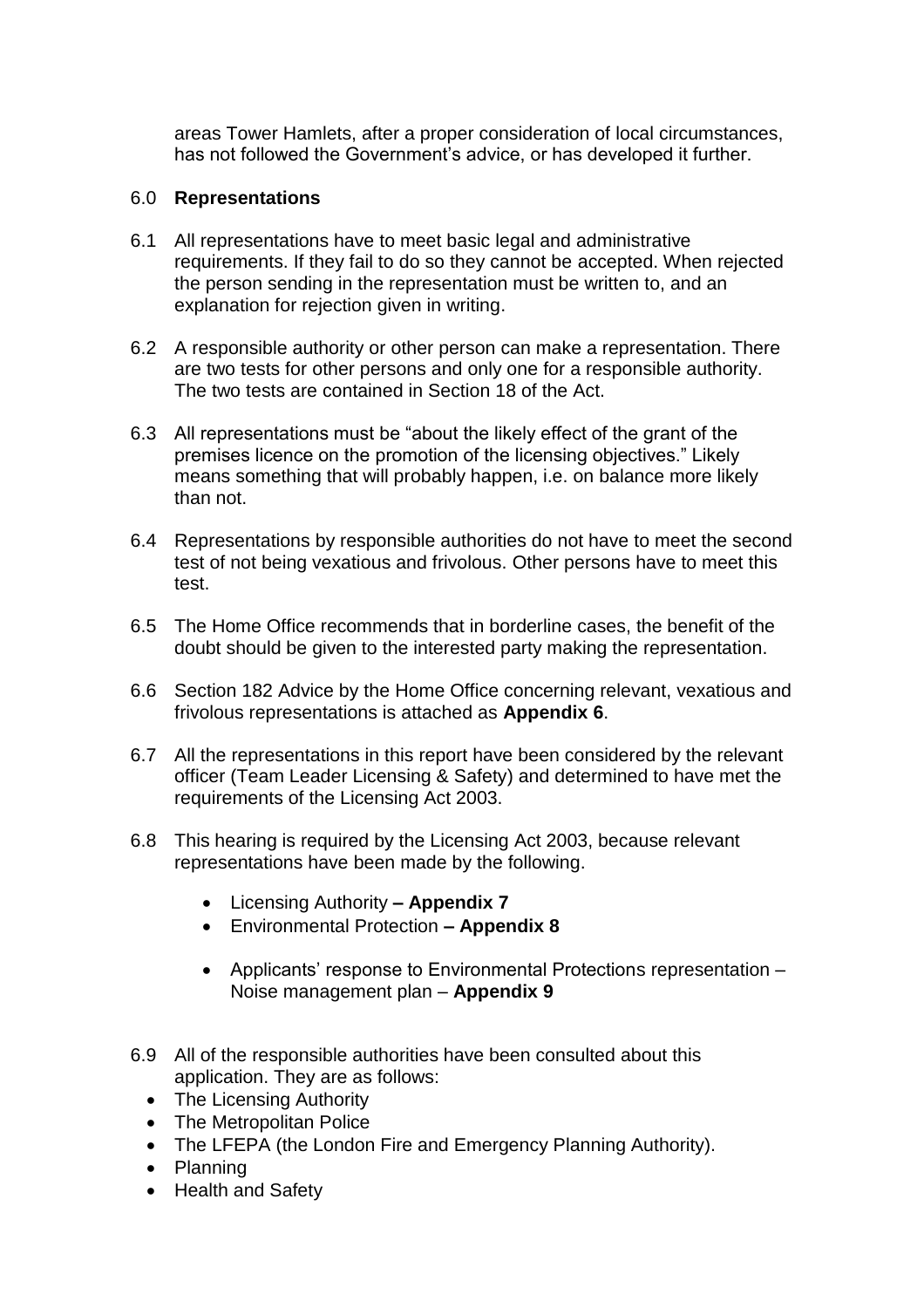- Noise (Environmental Health)
- Trading Standards
- Child Protection
- Public Heath
- Home office (Immigration Enforcement)
- 6.10 In addition the application was required to be advertised in a local newspaper and by a blue poster. Only objections that relate to the following licensing objectives are relevant:
	- the prevention of crime and disorder
	- public safety
	- the prevention of public nuisance
	- the protection of children from harm
- 6.11 The objections relate to:
	- Public nuisance
	- Crime and Disorder
	- Noise when premises in use
- 6.12 Essentially, the relevant parties oppose the application because the applicant has not explained how within the context of the application they will meet licensing objective of the prevention of public nuisance and the prevention of crime and disorder.
- 6.13 There are strict time limits to any representations. The time limits are contained in The Licensing Act 2003 (Premises licences and club premises certificates) Regulations 2005.
- 6.14 The applicant has offered measures in the operating schedule of the application that address the promotion of the Licensing Objectives. If there were no representations, the Licensing Authority would grant the licence, with conditions consistent with the operating schedule, which are relevant, proportionate and enforceable. Members are asked to consider the schedule and incorporate any conditions as necessary to address the licensing objectives.

## *7.0* **Conditions consistent with Operating Schedule**

- 1. To ensure all staff/marshals are trained sufficiently to promote the licensing objectives.
- 2. To ensure that the alcohol sellers are aware of the licensing objectives and know who the DPS is to report any problems to.
- 3. A Challenge 25 proof of age scheme shall be operated at the premises where the only acceptable forms of identification are recognised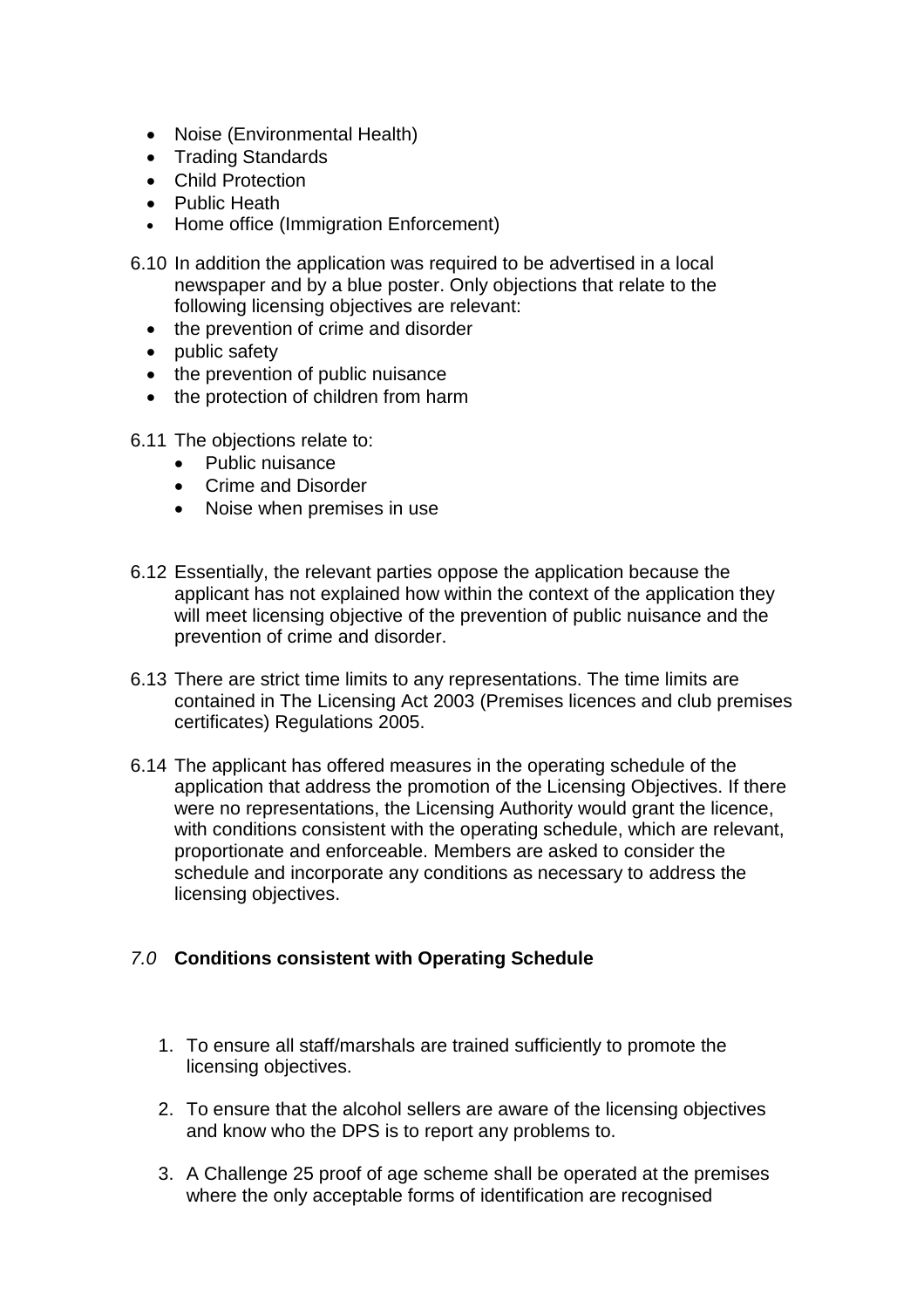photographic identification cards, such as a driving licence, passport or proof of age card with the PASS Hologram.

- 4. To display clear signage advising customers of the licensable hours under the terms of the licence.
- 5. To display clear signage of potential criminal activities, such as theft that may target customers.
- 6. To ensure all staff/marshals are trained sufficiently to monitor and deal with any public safety issues.
- 7. Our music will be maintained at a level that is within the legal requirements.
- 8. We will leave the site clean and clear of any rubbish.

### 8.0 **Conditions Agreed/Requested by Responsible Authority**

None

### 9.0 **Licensing Officer Comments**

9.1 The following is intended to advise Members of the relevant aspects of the Boroughs Licensing Policy, guidance from the Secretary of State, legislation and good practice. Members may depart from the Council's Licensing Policy and/or Government advice, provide they consider it appropriate to do so, and have clear reasons for their decision.

### 9.2 Guidance issued under section 182 of the Licensing Act 2003

- $\cdot$  As stated in the guidance it is "provided to licensing authorities in relation to the carrying out of their functions under the 2003 Act." It is a key medium for promoting best practice, ensuring consistent application and promoting fairness equal treatment and proportionality (1.7).
- $\div$  Also "as long as licensing authorities have properly understood this Guidance, they may depart from it if they have good reason to do so and can provide full reasons. Departure from this Guidance could give rise to an appeal or judicial review, and the reasons given will then be a key consideration for the courts when considering the lawfulness and merits of any decision taken." Therefore licensing authorities will need to give full reasons for their actions (1.9).
- ❖ Also Members should note "A Licensing Authority may depart from its own policy if the individual circumstances of any case merit such a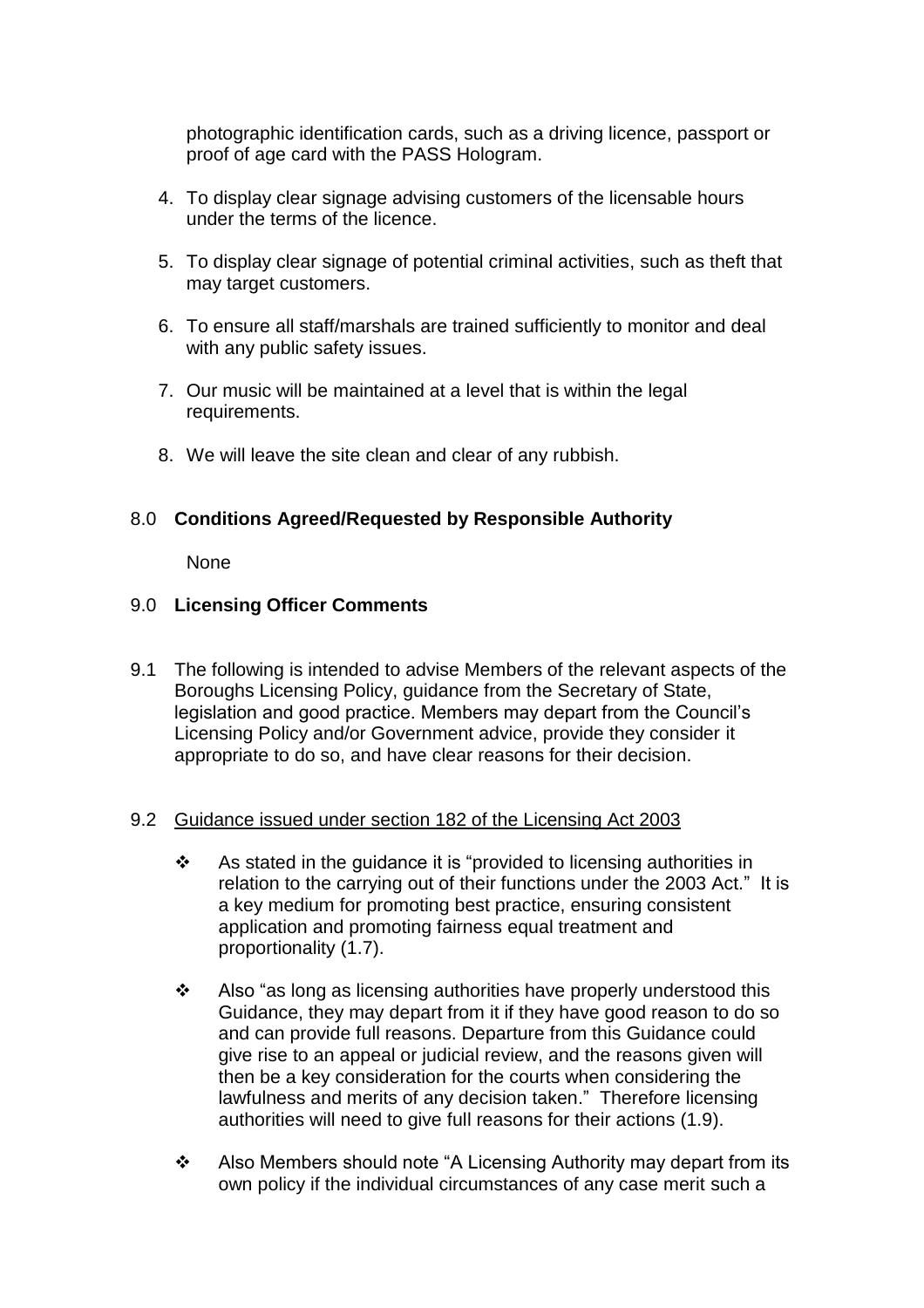decision in the interests of the promotion of the licensing objectives."  $(1.12)$ 

- $\div$  Also, "The licensing authority may not impose any conditions unless its discretion has been exercised following receipt of relevant representations and it is satisfied as a result of a hearing (unless all parties agree a hearing is not necessary) that it is appropriate to impose conditions to promote one or more of the four licensing objectives." Therefore, conditions may not be imposed for the purpose other than promoting the licensing objectives and in some cases no additional conditions will be appropriate. (10.8)
- Necessary conditions should emerge from a risk assessment by the applicant, which should then be reflected in the operating schedule  $(10.4).$
- The Guidance states: "Where there are objections to an application to extend the hours during which licensable activities are to be carried on and the licensing authority determines that this would undermine the licensing objectives, it may reject the application or grant it with appropriate conditions and/or different hours from those requested." (10.14)
- $\div$  Mandatory conditions must be imposed (10.25) and censorship avoided (10.17).
- The Guidance states: "It is still permitted to sell alcohol using promotions (as long as they are compatible with any other licensing condition that may be in force), and the relevant person should ensure that the price of the alcohol is not less than the permitted price. Detailed guidance on the use of promotions is given in the guidance document available on the Gov.uk website." (10.58)
- Also, "Licensing authorities should not attach standardised blanket conditions promoting fixed prices for alcoholic drinks to premises licences or club licences or club premises certificates in an area." (10.21)
- 9.3 The Licensing Act 2003 permits children of any age to be on the premises which primarily sell alcohol providing they are accompanied by an adult. It is not necessary to make this a condition.
- 9.4 In all cases the Members should make their decision on the civil burden of proof, that is "the balance of probability."
- 9.5 In all cases Members should consider whether or not primary legislation is the appropriate method of regulation and should only consider licence conditions when the circumstances in their view are not already adequately covered elsewhere.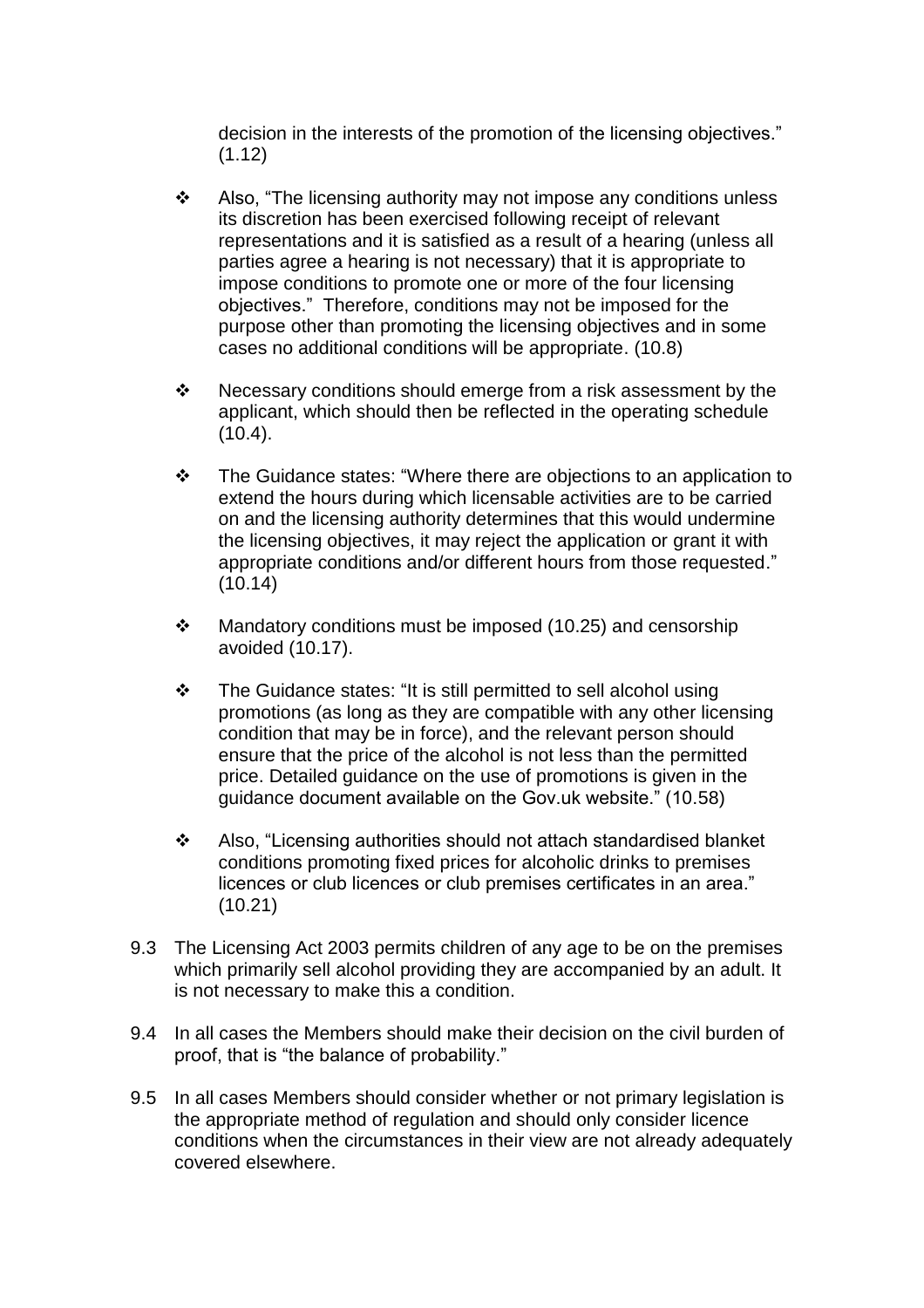- 9.6 The Government has advised that conditions must be tailored to the individual type, location and characteristics of the premises and events concerned. Conditions cannot seek to manage the behaviour of customers once they are beyond the direct management of the licence holder and their staff and standardised conditions should be avoided where they cannot be shown to be appropriate. (1.16/1.17)
- 9.7 The Council's Licensing Policy generally expects applicants to address the licensing objectives and discuss how to do this with the relevant responsible authorities.
- 9.8 In **Appendices 10 - 16** Members are given general advice, and also have explanations of the Council's Licensing Policy, Government advice and other legislation relating to the matters previously identified.

### 10.0 **Legal Comments**

10.1 The Council's legal officer will give advice at the hearing.

### 11.0 **Finance Comments**

11.1 There are no financial implications in this report.